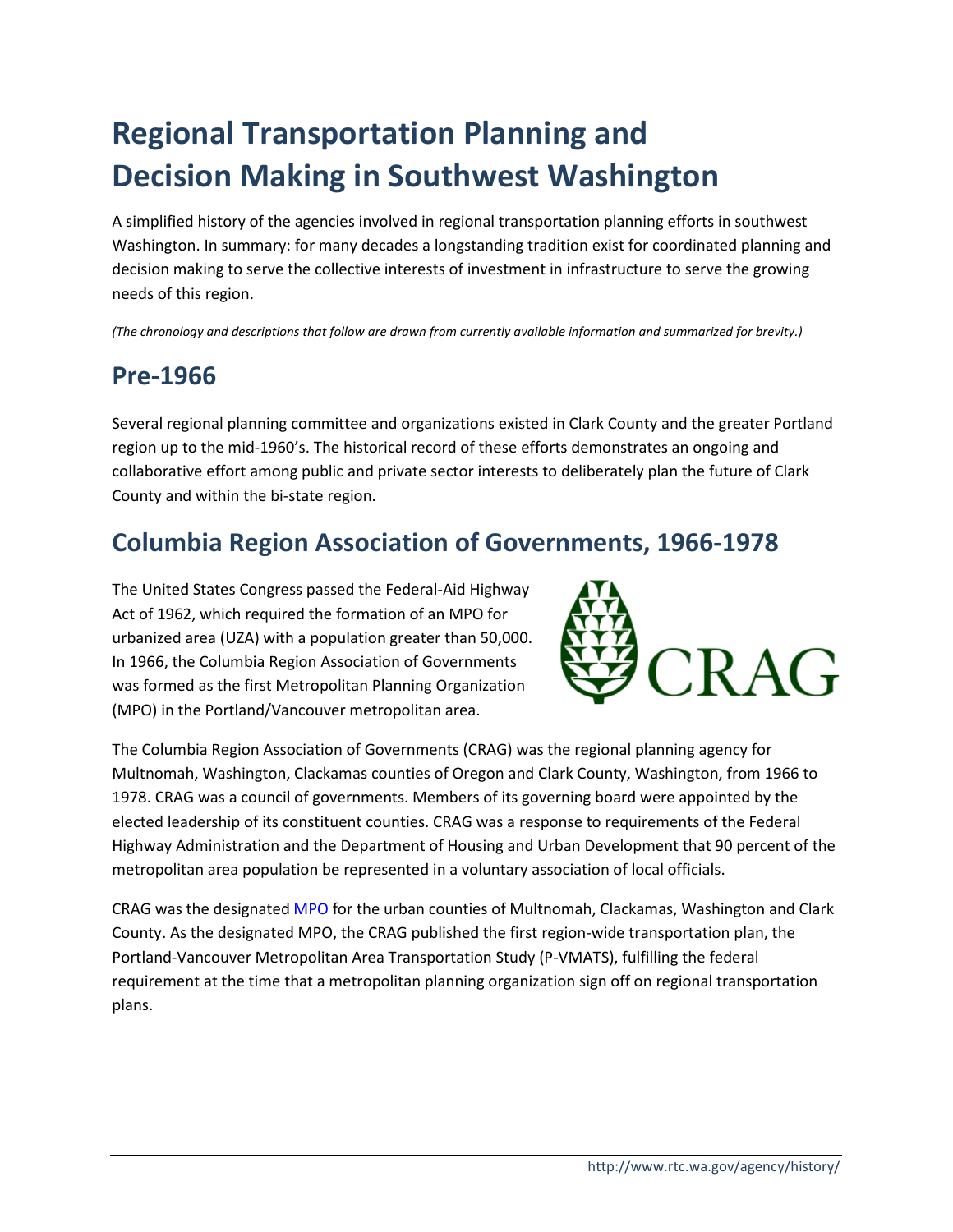### **Regional Planning Council, 1978-1984**

In late 1978, the Regional Planning Council (RPC) was formed as a council of governments and metropolitan planning organization for the Washington State portion of the Portland/Vancouver metropolitan area. The formation included the formation of a Consolidated Transportation Advisory Committee to represent all areas of transportation as an advisory committee to the RPC Board.



REGIONAL PLANNING COUNCIL OF CLARK COUNTY

**October 1978:** Regional Planning Council of Clark County designated as the Metropolitan Planning Organization (MPO) for Clark County in accordance with 23 CFR (Code of Federal Regulations) 450.106(A), Section 8 of the Urban Mass Transit Act of 1964. The RPC assumed the area-wide transportation planning responsibilities previously carried out by CRAG for the City of Vancouver and Clark County portion of the Portland-Vancouver Standard Metropolitan Statistical Area.

**December 1978:** RPC amends bylaws to include the State of Washington and the Metropolitan Service District (Metro) as Ex Officio members.

**January 1979:** Governor Dixy Lee Ray officially appoints RPC as the MPO for Clark County, Washington.

#### **Regional Transportation Plans**

• January 1983: Regional Transportation Plan for Clark County. This is the first regional plan adopted since the designation of Clark County as a stand-alone MPO. The forecast year for this RTP was year 2000.

### **Intergovernmental Resource Center, 1985-1992**

The Regional Planning Council of Clark County formally changed their name to the Intergovernmental Resource Center in March 1985, and continued to operate as a council of governments and as the metropolitan planning organization (MPO).

**December 1987:** The IRC Board of Directors adopted a

bylaw amendment that incorporated the Transportation Advisory Committee as a permanent IRC committee. The committee consisted of six voting members: a Clark County Commissioner, a City of Vancouver Councilperson, a Mayor from the small cities, a Commissioner from a Port District, the Washington State Department of Transportation Administrator, and the C-TRAN Executive Director.

**INTERGOVERNMENTAL** 

**RESOURCE CENTER**